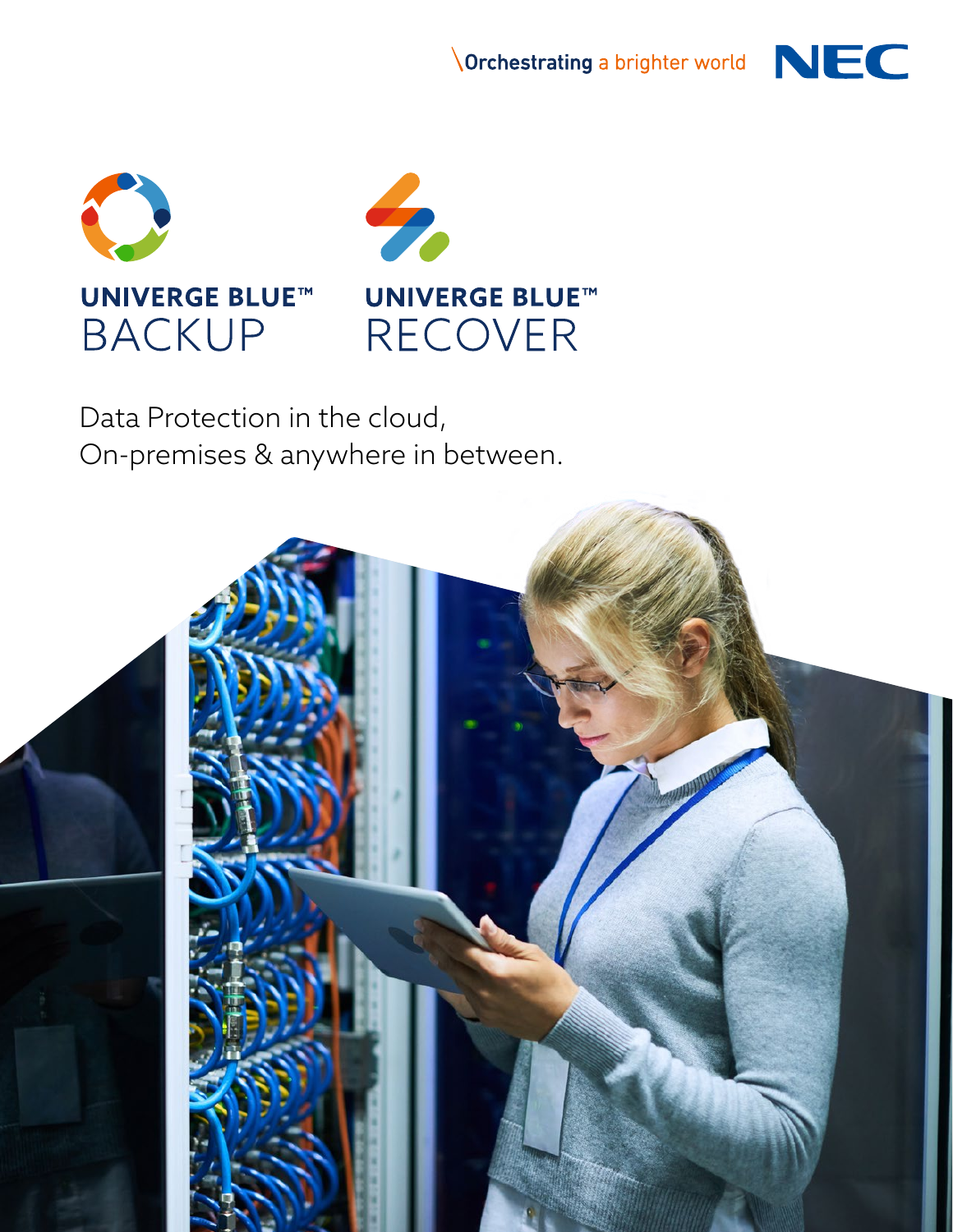



## **CONTENTS**

| <b>TODAY'S DATA PROTECTION AND BUSINESS</b><br><b>CONTINUITY CHALLENGES</b> | 3  |
|-----------------------------------------------------------------------------|----|
| UNIVERGE BLUE™ BACKUP AND RECOVER<br><b>FEATURES</b>                        | ∠⊥ |
| <b>SAFEKEEPING IN THE CLOUD</b>                                             | 5  |
| WHY NEC's UNIVERGE BLUE™ BACKUP & RECOVER                                   | 6  |
| <b>DEPLOYMENT MODELS</b>                                                    |    |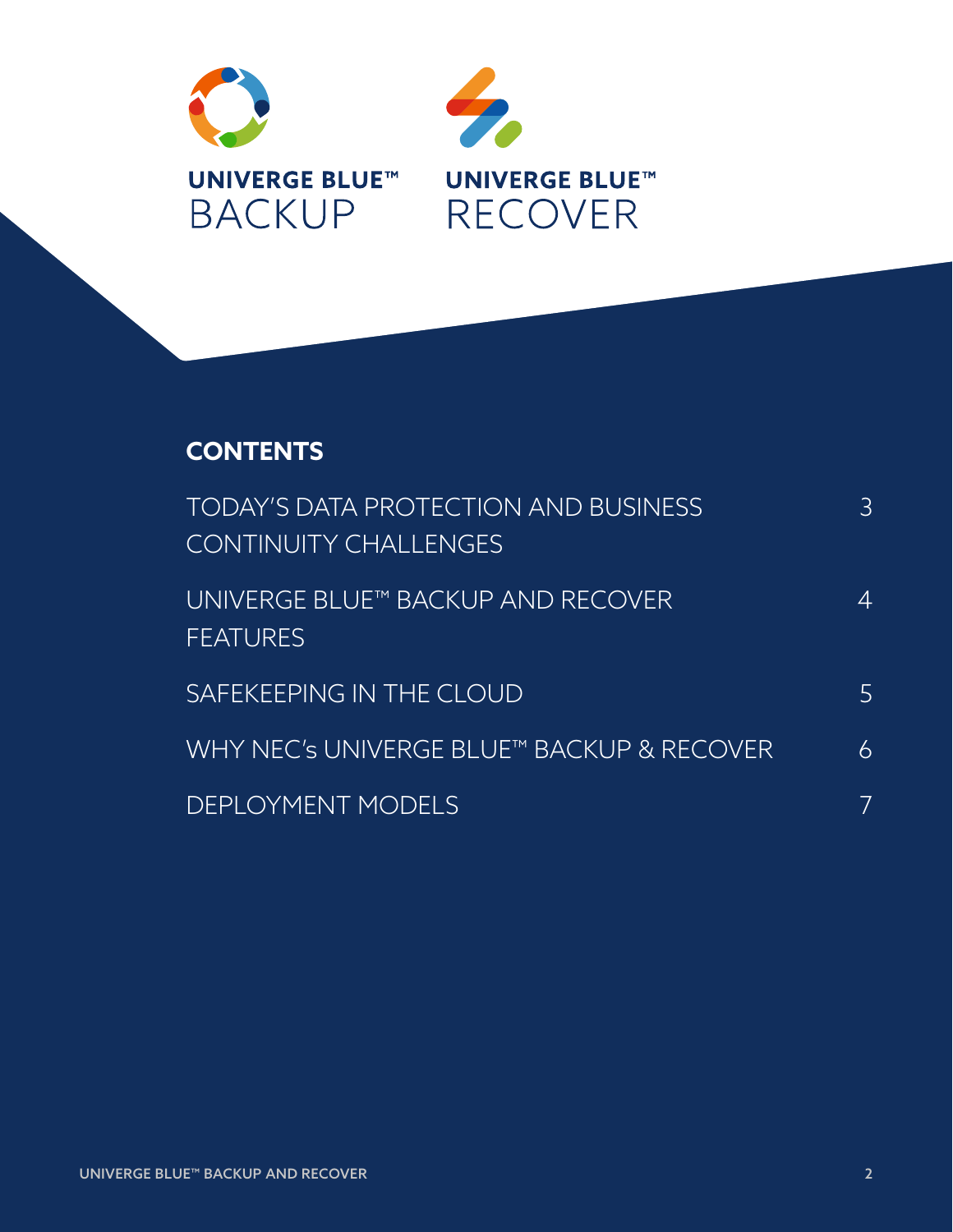# **TODAY'S DATA PROTECTION**  AND BUSINESS CONTINUITY CHALLENGES

A company's most important asset is its data. No matter what a business's data is comprised of, patent filings, architectural blueprints, medical files, customer account details, etc., it is critical to have comprehensive backup and disaster recovery plans to mitigate potential loss or access.

Your data is valuable and the lifeblood of your business. Your backup and disaster recovery plans should have an answer for each of these questions: What happens if you can't reach your data? If someone hacks into your network or datacenter and holds your data as Ransomware, what are your options, and can you recover? If, due to human error, one single key stroke wipes out your entire database… do you have a way to quickly restore

everything? Is your company safe if a natural disaster occurs and your data is under 10 feet of water, or if the server has been destroyed in an earthquake or fire?

If your current plans don't provide you with the right answers, that's where NEC's UNIVERGE BLUE™ BACKUP (Backup as a Service) and RECOVER (Disaster Recovery as a Service) can help!

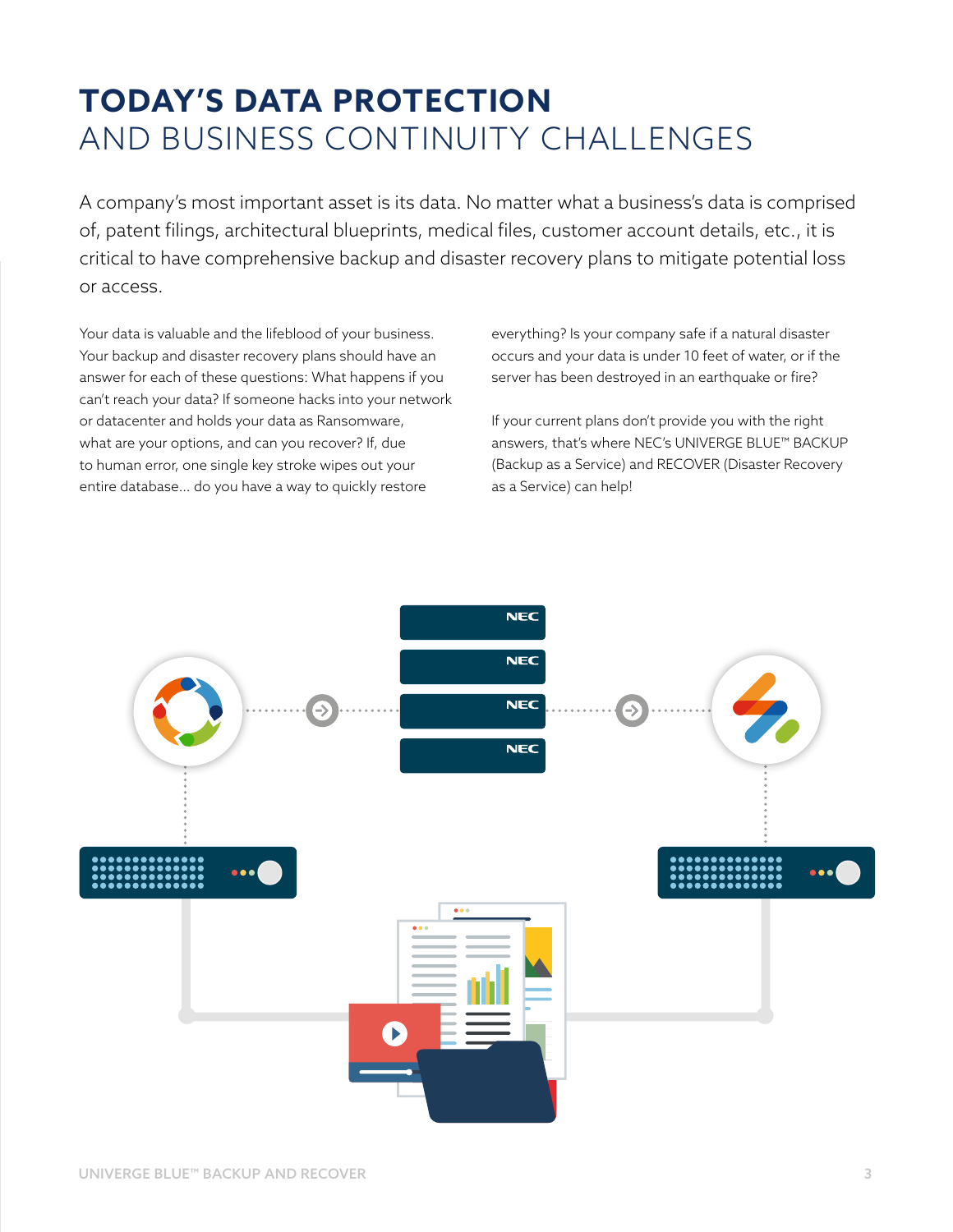# **NEC'S UNIVERGE BLUE™**  BACKUP AND RECOVER FEATURES

#### **CHOICE OF DYNAMIC DELIVERY MODELS**

- Ranging from fully managed backup service and cloud storage by NEC to self-managed with NEC providing the on-prem and or off-prem cloud storage
- Optimized for the size and diversity of the organization with a choice of agent only, agent and virtual appliance, or agents and physical appliance replicating to NEC Cloud
- Choice of Self Service or by calling NEC to monitor and perform restoration without intervention
- ▶ Direct backup of device or application to NEC Cloud, or Virtualized Intelligent Agent architecture, allowing individual devices and end points to be backed up
- Optional Server & Client applications restoration in the NEC Cloud, with a range of Service Level Agreements ranging from real-time to low cost best effort for personalized restoration, retention and archival periods

#### **SECURE AND OPTIMIZED BACKUP AND DISASTER RECOVERY ARCHITECTURE**

- > Built and optimized on NEC's own award winning<sup>1</sup> Storage Infrastructure, including deduplication, compression and data verification
- Industry leading<sup>2</sup> Backup Software as a Service delivering the Highest Score possible in terms of Security, Scalability, and Corporate Strategy Criteria
- Anomaly detection of the computers for unexpected activity (Ransomware)
- Advanced Encryption Standard (AES) End-to-End encryption of data in-transit and at-rest

#### **CENTRALIZED CONTROL AND PROTECTION OF COMPANY DATA**

- Industry leading2 Centralized management platform designed to provide total control of all corporate backup data ranging from bare metal and virtualized servers, to Applications, Databases, Files and endpoints including Office 365®
- > Automated backup of all data including Servers, Applications, and Client devices
- Self Service Portal to view backup status, establish retention policies, as well as perform rapid restoration on-prem or in NEC's Cloud
- Maximum operational transparency with daily or monthly status performance reports

#### **SERVICE AND SUPPORT**

- A fully staffed Network Operations Center (NOC) to manage and support entire backup process as well as restoration assistance (if required) delivered 7x24x365
- > Highly regulated, secured, & compliant Iron Mountain® Datacenters provide optional reports for highly regulated industries to meet demanding FCC, HIPAA, FINRA and other industry regulations

#### **VALUE**

- Simple and predictable billing options, ranging from fixed one year or multi-year billing
- > Pay-as-you-go for the amount of storage that is consumed, ensuring optimal cost
- > Pay for only the amount of data storage that is stored (after deduplication<sup>3</sup>)

2. http://www.commvault.com/forrester-wave?utm\_source=google&utm\_medium=cpc&utm\_campaign=amer-us-google-search-brand-forrester2019&gclid=EAIaIQobChMIu7-KiY6i6AIVpf7jBx0IKwCwEAAYASAAEgI28PD\_BwE

3. Deduplicated Data Savings apply after the initial backup of the entire system.

<sup>1.</sup> https://www.businesswire.com/news/home/20160526005154/en/NEC-HYDRAstor%C2%AE-HS-Series-Wins-Top-2016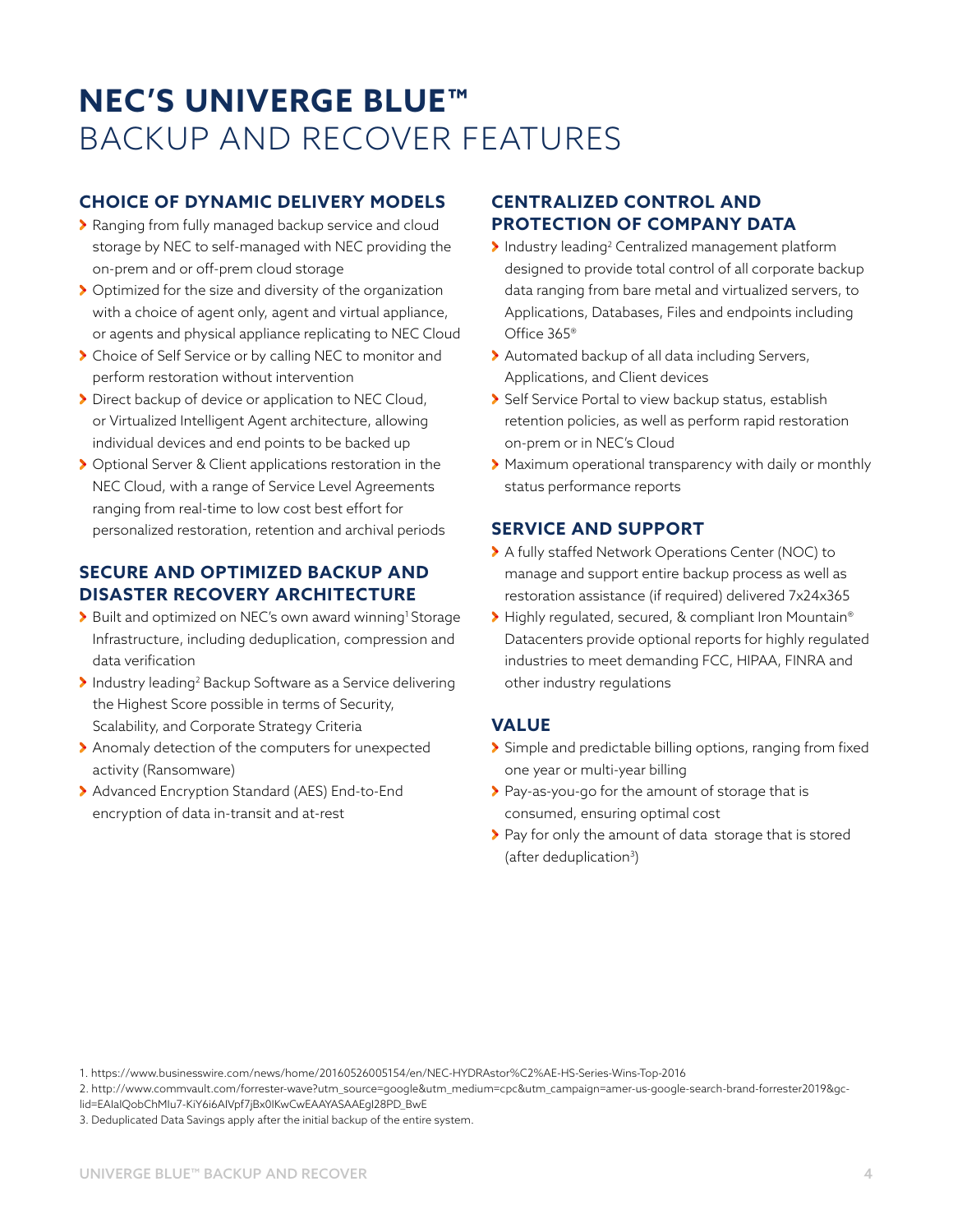# **UNIVERGE BLUE™** BACKUP & RECOVER SAFEKEEPING IN THE CLOUD

#### **RISK MITIGATION & RELIABILITY**

NEC's UNIVERGE BLUE™ BACKUP solution helps mitigate the risks of today's data protection challenges with a reliable and highly-secure service delivered offsite at Iron Mountain's underground and geographically dispersed datacenters.

NEC's fully managed BACKUP solution is a powerful, cost-effective, and reliable managed backup and recovery solution which delivers 7x24x365 enterprise data protection. We offer a fully staffed Network Operations Center (NOC) that manages and supports the entire backup solution along with daily or monthly reports on status and performance. All staff are trained backup and disaster recovery experts and SOC compliant.

BACKUP

Utilizing Advanced Encryption Standard (AES) encryption for either virtual servers, physical file servers or database applications, your data is safe in transit moving between your organization's environment and at rest at UNIVERGE BLUE™ BACKUP solution at Iron Mountain.

As a global leader in manufacturing and delivery of Enterprise Datacenter IT solutions, NEC incorporates its own products for its BACKUP and RECOVER service offerings, thus reducing overhead expenses without having to purchase and maintain third party agreements. This provides for higher reliability knowing that NEC is fully responsible for the entire life cycle of the hardware solutions backing its own Cloud services, from development through support.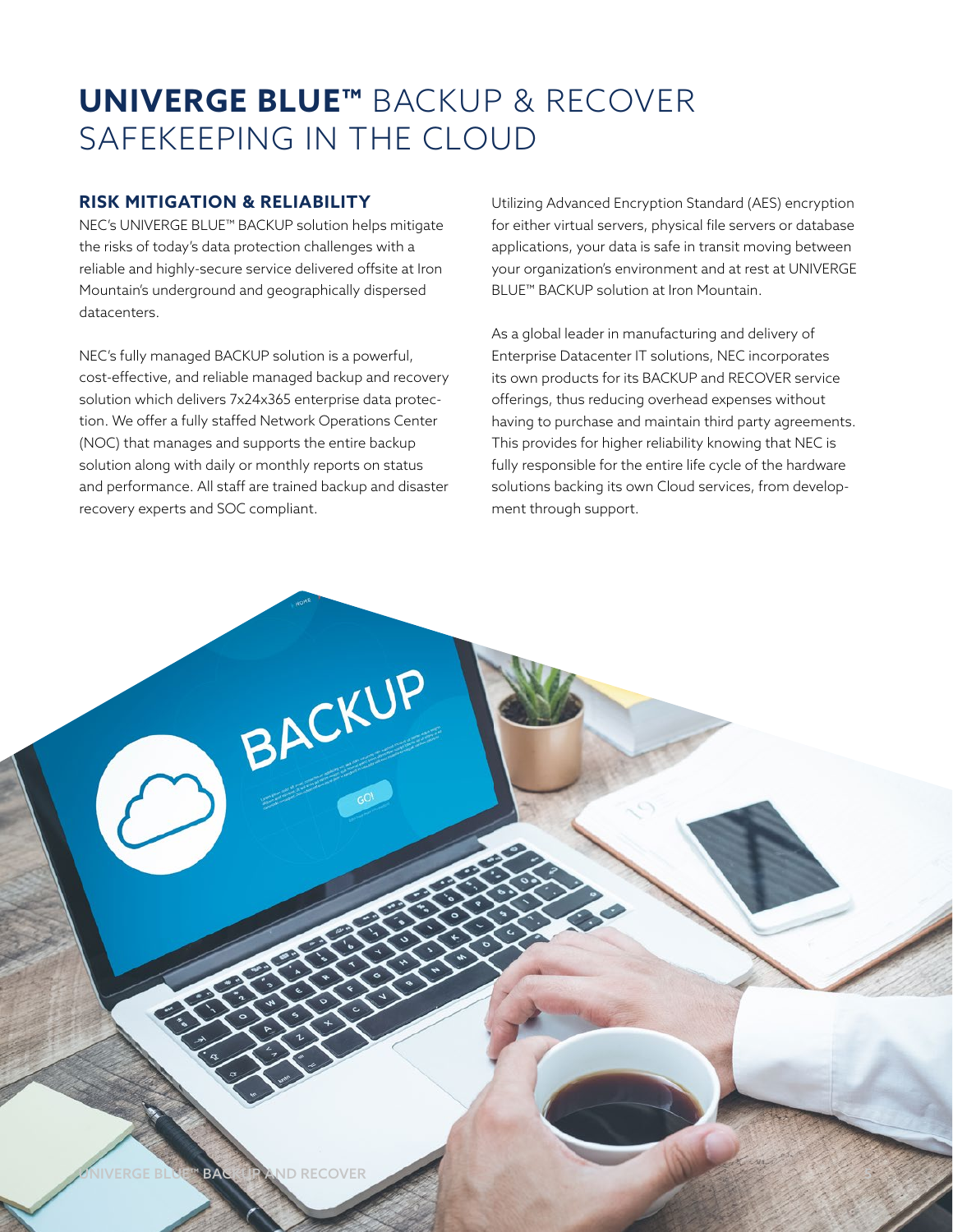# **WHY NEC'S UNIVERGE BLUE™ BACKUP**  DATA PROTECTION. DISASTER RECOVERY. ROCK-SOLID INFRASTRUCTURE.

NEC's UNIVERGE BLUE™ BACKUP and RECOVER service solutions are fully managed scalable cloud offerings built on NEC's award-winning<sup>1</sup> datacenter hardware and software technology. These solutions provide you with a highly secure, available, dependable computing environment capable of housing and hosting the most sensitive of data.

NEC works closely with our clients to develop a strong backup and disaster recovery strategy ensuring that any potential data loss during a disaster is minimized or has no impact at all. Together with our business partners, we will assess your current environment to help make informed decisions and plans for Recovery Point Objectives (RPO) and Recovery Time Objectives (RTO), as well as long- and short-term retention and archival periods.

Through this process, we help document and refresh your environment to achieve a better understanding of your unique requirements to help you achieve regulatory compliance.

As Iron Mountain's first technology infrastructure provider to join Iron Mountain's Data Center Marketplace<sup>4</sup>, NEC's UNIVERGE BLUE™ BACKUP & RECOVER can ensure the broadest coverage and highest level of compliance offered with Iron Mountain's National Data Center Level 4 Security as defined by the Department of Justice and in a high-compliance environment that is compliant with HIPAA for medical records, ISO 27001, PCI-DSS 3.1, SOC 2 Type II, and FISMA High-Security for Federal clients.

#### **ONGOING RELEVANCE, SERVICES & COST-EFFECTIVENESS**

With NEC's UNIVERGE BLUE™ BACKUP (BaaS) and RECOVER (DRaaS), you will always have access to the latest, advanced technology with state-of-the-art performance, functionality, and knowledge that provides easy data control, protection, scalability and continuity, without having to purchase or maintain the infrastructure.

With the ability to provide upgradeable virtualized services, companies of all sizes can easily and economically replace and use NEC's UNIVERGE BLUE™ BACKUP and RECOVER to migrate aging on-premises infrastructure and applications without loss of oversight or being concerned about unpredictable costs while alleviating undue pressure on existing internal resources and IT budgets.

#### **FLEXIBILITY & SCALABILITY**

With the flexibility to backup between datacenters with an on-premises solution or straight to the cloud, virtual or physical environments, NEC's UNIVERGE BLUE™ delivers backup and infrastructure strategies to meet the needs from small and medium businesses to global enterprise-class datacenters.

Whatever your needs may be, NEC's UNIVERGE BLUE™ BACKUP and RECOVER has a solution that can meet your companies' needs.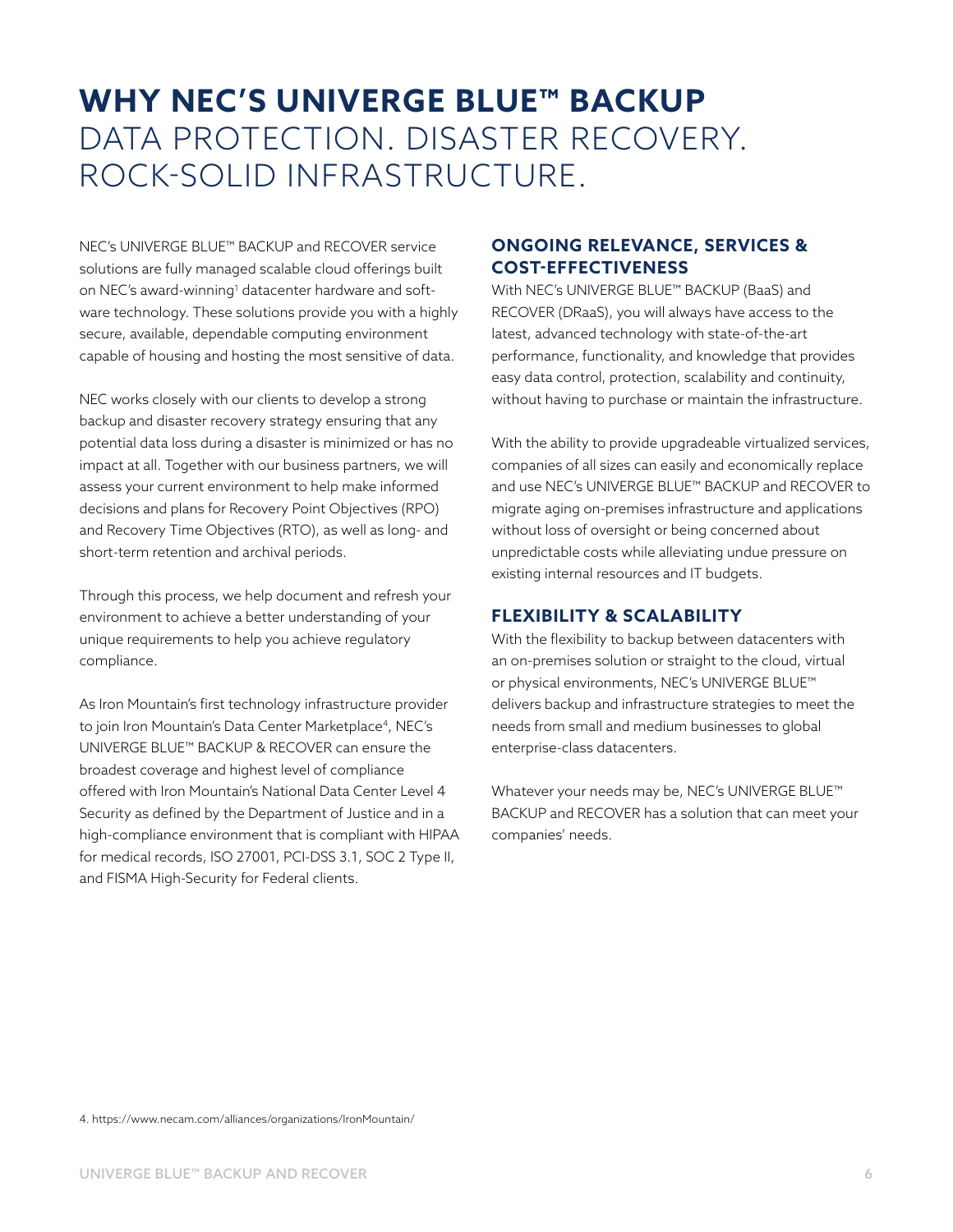# **UNIVERGE BLUE™** BACKUP & RECOVER DEPLOYMENT MODELS

### **CLIENT MODEL 1**

To address smaller deployments and/or geographically dispersed offices that have smaller Backup Data sizes, adequate network bandwidth, and perhaps Office 365, NEC offers Client Model 1. In this model, Agents are loaded on all systems and backups are initiated by NEC from each software instance. Data on the individual instance is encrypted and sent to NEC's data center in Iron Mountain. Deduplication of data is performed at the instance, ensuring that subsequent backups are only of incremental data.

#### **CLIENT MODEL 2**

To address larger centralized deployments, that have multiple server-based applications as well as on-site clients, NEC offers Client Model 2. In this model, an NEC Physical or Virtual Appliance is placed into the client environment. Agents are loaded on all systems and backups are initiated by NEC from each instance, however sent directly to the NEC Virtual Appliance.

NEC'S UNIVERGE™ BLUE Virtual Appliance performs 3 key functions:

- 1. Provides rapid Backup & Restoration without sending data across the external network
- 2. Deduplicates data that resides across all systems in the environment, reducing external network bandwidth, and reducing storage costs
- 3. Encrypts data before sending across the external network

Application, Data, and Snapshot backups use encryption and individual deduplication to transfer data directly to NEC





Dedicated BaaS (and optional DRaaS) is delivered using best practices on NEC infrastructure for redundancy and security. Data is encrypted at rest and housed in one of the world's most secure data centers.



#### **CLIENT MODEL 1 CLIENT MODEL 2**

NEC Appliance is deployed on-prem at the client location. Application and snapshot backups are stored locally and then duplicated to compress data before it is securely transmitted to NEC.